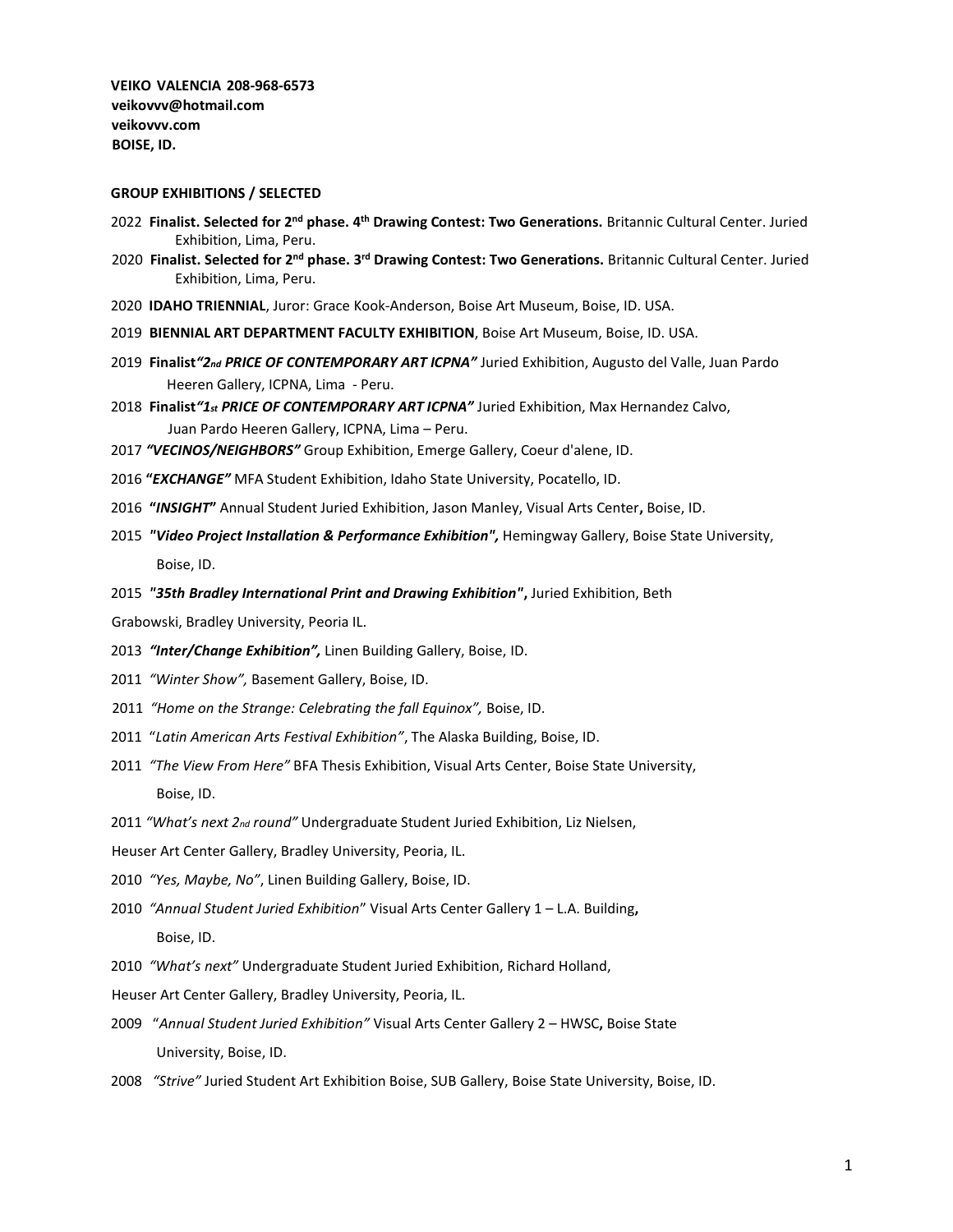2008 *"Bite"* Student Juried Art Show, Cory Peeke, Visual Arts Center Gallery 2 –

HWSC, Boise State University, Boise, ID.

## **ONE PERSON EXHIBITIONS**

- 2023 *Upcoming Show at the Herrett Center in September,* twin Falls, ID.
- 2022 *"Lo que Vendra, What is About to Come"* SUB Gallery, Boise State University, Boise, ID.
- 2017 *"The World According to Don Santo***: MFA Thesis Show",** Visual Art Centers, BSU, ID.
- 2015*"Copy of the Copy",* Satellite Contemporary, Las Vegas, NV.
- 2015 *Weber State University Project Gallery***,** Ogden, UT.
- 2013 *"Institutionalization of Identity",* SUB Gallery, Boise State University, Boise, ID.
- 2013 *"Silent Protest",* Linen Building Gallery, Boise, ID.

## **EDUCATION**

2014 – 2017 MFA Visual Arts, Boise State University, Boise, ID.

- 2007 2011 BFA Visual Arts, Painting and Drawing, Boise State University, Boise, ID. cum laude
- 2003 2005 Painting and Drawing, Art Superior School "Carlos Baca Flor," Arequipa, Peru.

## **AWARDS / GRANTS**

- 2016 *Alexa Rose Foundation Grant*, Boise, ID.
- 2016 Individual Artist Grant, *Boise Weekly Cover Auction Grant*, Boise, ID.
- 2016 *Three-Minute Thesis Competition*, People's Choice Award, Boise State University, Boise, ID.
- 2014 2017 Graduate Teaching Assistant for Visual Art Foundations.
- 2010 Finalist, *Bay Window Art Project Round 2*. Boise ID.
- 2009 2010 *Annual Art Scholarship*, Boise State University, Boise, ID.
- 2009 2010 Juror's Award, *Annual Student Juried Show Exhibition*, Boise State University, Boise, ID.

## **BIBLIOGRAPHY / PUBLICATIONS**

Christopher Schnoor, "Championing Idaho Artist" Boise Weekly, Idaho Press. March 18, 2020.

New American Paintings: West, Edition #126 - October/November. 2016.

Boise City Dept of Arts and History,(Interview)"Creators, Makers, and Doers: Veiko Valencia" Dec 16, 2015.

Fuentes, Ed, "Veiko Valencia 'Copy of a Copy' at Satellite Contemporary" Jun 23, 2015.

- HTTP://WWW.PAINTTHISDESERT.COM
- New American Paintings: West, Edition #114 October/November. 2014.
- Boise Weekly Cover Artist, Boise weekly, May 29, 2013.
- Boise Weekly Cover Artist, Boise weekly, September 13, 2011.
- Morgan, Tara, "Yes, Maybe, No Opening Reception," Boise weekly, May 24, 2010.
- Boise Weekly Cover Artist, Boise weekly, September 15, 2009.
- Boise Weekly Cover Artist, Boise weekly, May 13, 2008.